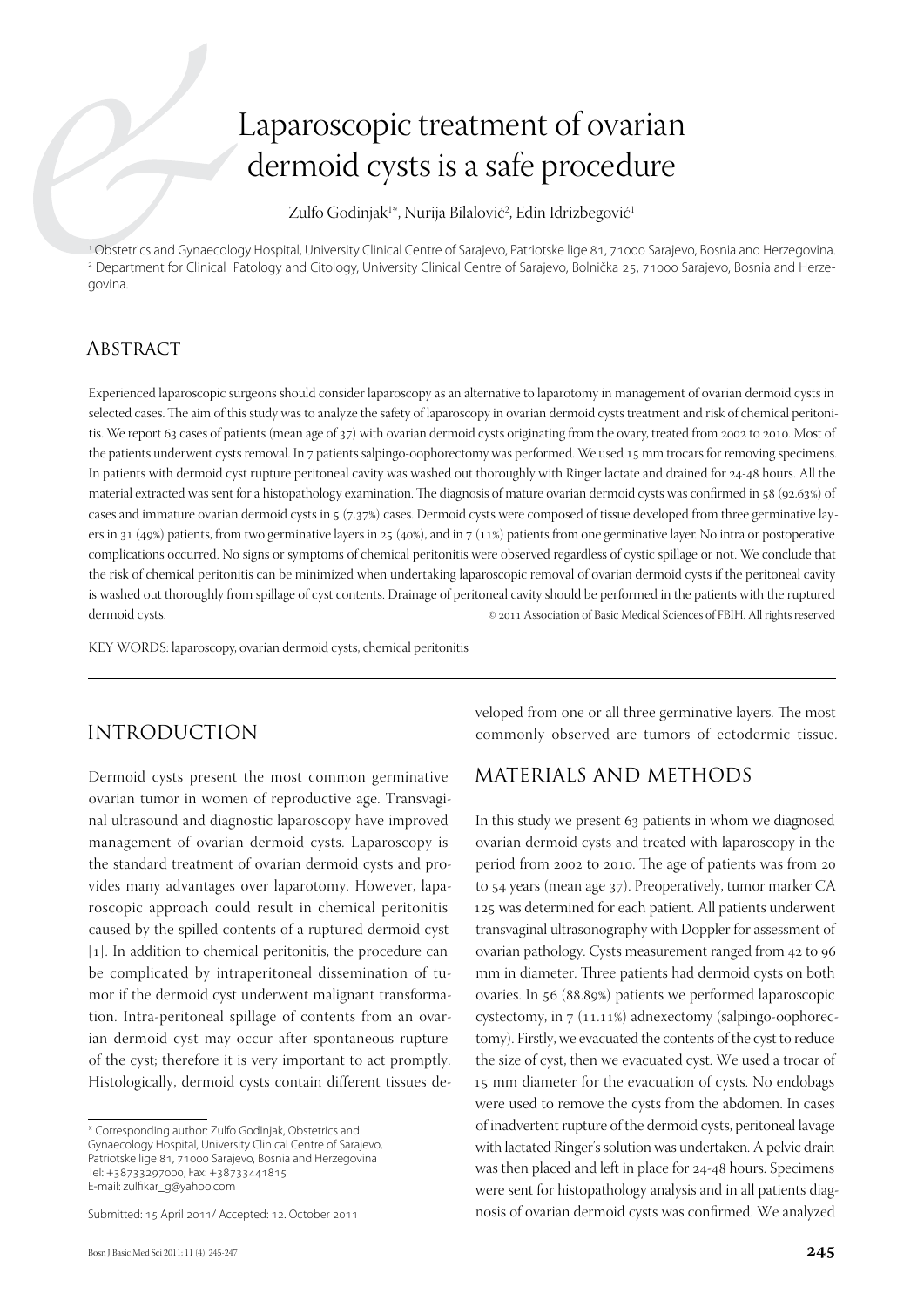the operative outcome, complications and possible factors that could lead to the development of chemical peritonitis.

#### **RESULTS**

The obtained values of tumor marker CA 125 were within the normal range in all patients. During the laparoscopic surgical procedure the rupture of dermoid cysts occurred in 38  $(60.32%)$  of 56 patients with cystectomy, and in 3  $(42.9%)$  of 7 in whom we performed adnexectomy. There was no statistically significant difference in the incidence of dermoid cysts rupture in relation to the type of laparoscopy surgery.  $(X^2 = 1003, p=0.421)$ . Out of 63 there were 20 patients (31.75%) with dermoid cyst diameter larger than 60 mm, and in 43 (69.25%) cyst diameter was less than 60 mm. Rupture occurred in 16 (80%) of 20 cysts of where the diameter was greater than 60 mm and in 22 ( $51.17%$ ) of 43 whose diameter was less than 60 mm. Intraoperative rupture of the cyst was significantly correlated with the size of ovarian dermoid cysts (cyst diameter greater than 6 cm)  $(X^2 = 8.39, p = 0.004)$ . For all cysts we performed histopathology tests which confirmed that the dermoid cysts were derived from the different germ cell layers, as shown in the Table 1. Dermoid cysts were composed of the tissue that developed from the three germinative layers in 31 (49%) patients, in 25 (40%) from two layers, and in  $7(11%)$  patients from one germinative layer (Figure 1). As it can be seen, the largest number of ovarian dermoid cysts developed from all three types of germinative layers. Mature dermoid cysts were confirmed patho-histologically in 58 patients, and immature dermoid cysts in 5 patients. In our study, no intra or postoperative complications occurred, none case of chemical peritonitis was noted, and there were no malignant transformation of ovarian dermoid cysts. All patients were followed up one year by vaginal ultrasound and there were no cases of cyst recurrence.



FIGURE 1. Representation of dermoid cysts in relation to the number of germinative layers from which they developed

#### **TABLE 1.** Tissue type in ovarian dermoid cysts

| Tissue type in dermoid cysts                                       | Number of patients |
|--------------------------------------------------------------------|--------------------|
| Formations of flatly layered epithelium with signs of<br>keratosis | 62                 |
| Sebaceous glands                                                   | 60                 |
| Sweat glands                                                       | 43                 |
| Smooth muscle tissue                                               | 44                 |
| Cartilage                                                          | 26                 |
| Adipose tissue                                                     | 44                 |
| Hair and hair follicles                                            | 50                 |
| Cellular connective tissue                                         | 57                 |
| Glands with cylindrical epithelium                                 | 28                 |
| <b>Brain tissue</b>                                                | 23                 |
| <b>Bone</b> tissue                                                 | 9                  |
| Parts of plexus chorioideus                                        | 6                  |
| Salivary glands                                                    | 5                  |
| Skin                                                               | 5                  |
| Nerves and mature neural tissue                                    | 4                  |
| Glands of the respiratory type                                     | 3                  |
| The mucosa of the colon                                            | 3                  |
| Columnar epithelium of gastric type                                | $\overline{2}$     |
| Ganglion and ganglion cells                                        | $\overline{2}$     |
| Gastric mucosa                                                     | $\overline{2}$     |
| Seromycinosa glands                                                | 1                  |
| Hyaline connective tissue                                          | 1                  |
| Parts of a thyroid gland                                           | 1                  |
| Immature cartilage                                                 | 5                  |
| Immature neural tissue                                             | 4                  |
| <b>Blood</b> vessels                                               | 3                  |

#### Discussion

One of the theoretical pitfalls of laparoscopy is the assumed high risk for intraoperative cyst rupture during laparoscopy. In order to reduce intraoperative spillage of cystic we performed removal of the specimen through an endoscopic retrieval bag. Removing cysts in an endobag significantly reduced both operating time and spillage [2]. However, controlled intraperitoneal spillage of contents does not increase postoperative morbidity as long as the peritoneal cavity is thoroughly washed [2]. The risk of granulomatous peritonitis can be minimized by undertaking laparoscopic removal of dermoid cysts with the routine intraoperative use of an endoscopic retrieval bag to prevent intraperitoneal spillage of cysts contents [3]. In this study, the endobag was not used. Instead, the contents of the cysts were aspirated following removal of the cyst content via a 15 mm trocar. Spillage of cyst contents occurred in 38 (60.3%) of 56 patients in whom we performed cystectomy and in  $3 \times (42.9\%)$  of  $7 \text{ in whom we performed salpingo-}$ oophorectomy. None of the patients had intraoperative complications, nor developed chemical peritonitis following the surgery, as reported by certain authors in their studies. During the cysts extraction, minimal spillage occurred in 42,5% of cases and none developed chemical peritonitis [4].